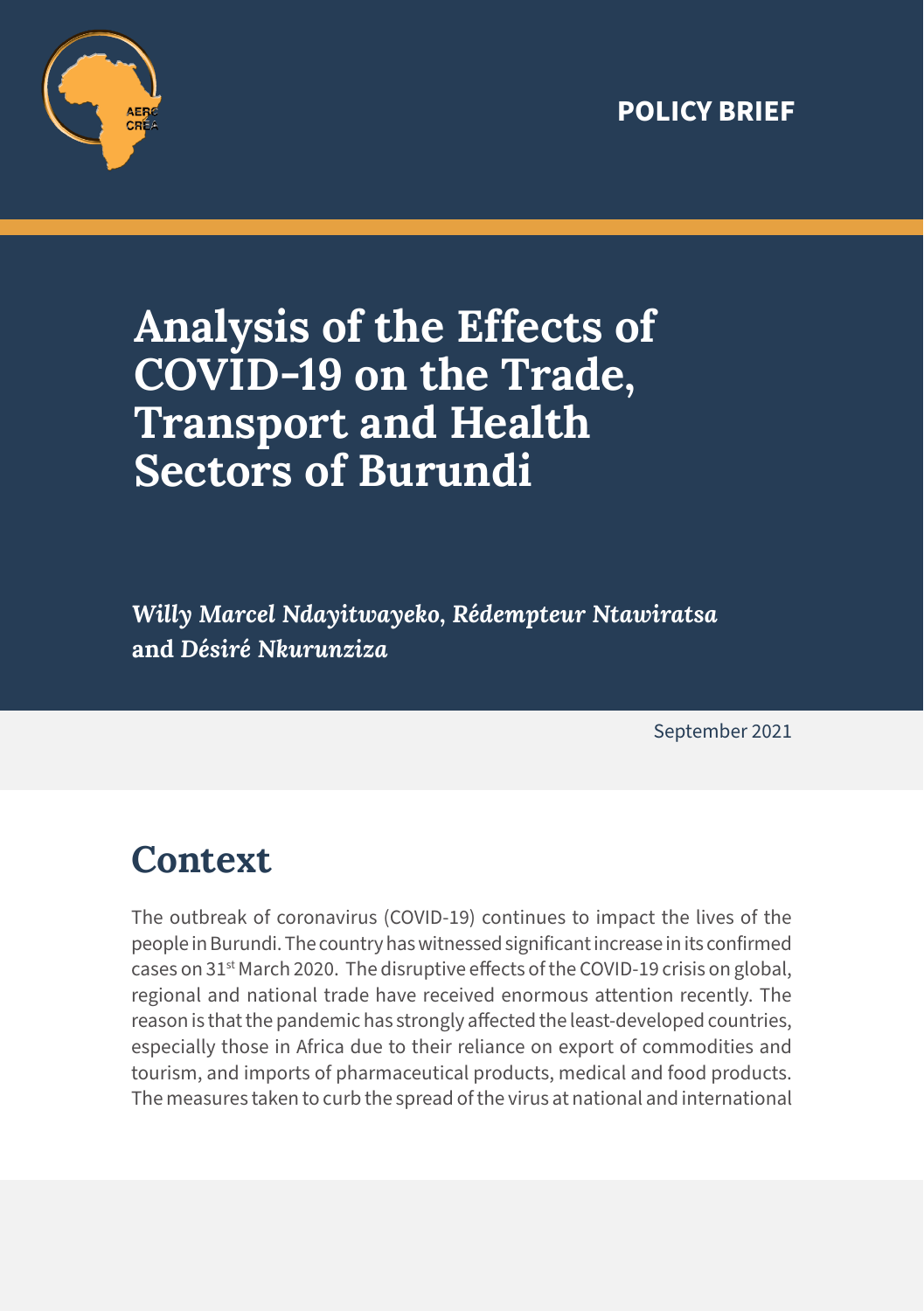levels has impacted negatively on the economy of Burundi. This policy brief presents the recommendations of the study done on the impact of COVID-19 mainly on trade, health and transport sectors.

#### **Problem**

Given the rising number of deaths and confirmed cases of COVID-19, the entire world has set stringent measures such as lockdowns, limited or cessation of movement of people and goods. Such restrictions have had equal effects on the economy of countries, with the most affected being the under-developed countries. In Burundi, the first case of COVID-19 was officially reported on 31st March 2020. Since that time, the country has registered more than 1,000 cases and three deaths. Burundi has echoed the declaration of World Health Organization on the pandemic as a public health emergency of international concern. Though the measures taken and resources diverted to control the spread of COVID-19, the pandemic has led to market failure and reduced economic growth of Burundi.

The impact was mostly felt on trade and health in Burundi because it has impacted on exports and imports of goods and services, and pharmaceutical and medical goods and services. The country has diverted its resources to the health sector, and this has created a disruption on both health human resources and budget allocated to the health sector. In addition, the pandemic has disrupted the chain of logistic network due to breakdown of the transport system following the lockdowns and restriction of movement on goods and people.

The impact of the pandemic on sensitive export and import products should led the country strike cooperation and coordination of negotiation on donor's foreign assistance and at the same time to have an impetus of developing a contingency plan based on providing incentives to health and transport stakeholders.

### **Background**

The COVID-19 pandemic has the potential to devastate the social, economic and political effects not only in Burundi but also in the entire world. In Burundi, the pandemic emerged in early March 2020, but it was only in July 2020 that the government took stringent measures in response to the spread of the pandemic.

African trade with its partners has generally been increasing over the years, and restrictions on movement of goods and services between Africa, and Burundi in particular, with its trading partners has greatly affected the economies of the African countries. Moreover, disruption in exports led to stockpiles of products such as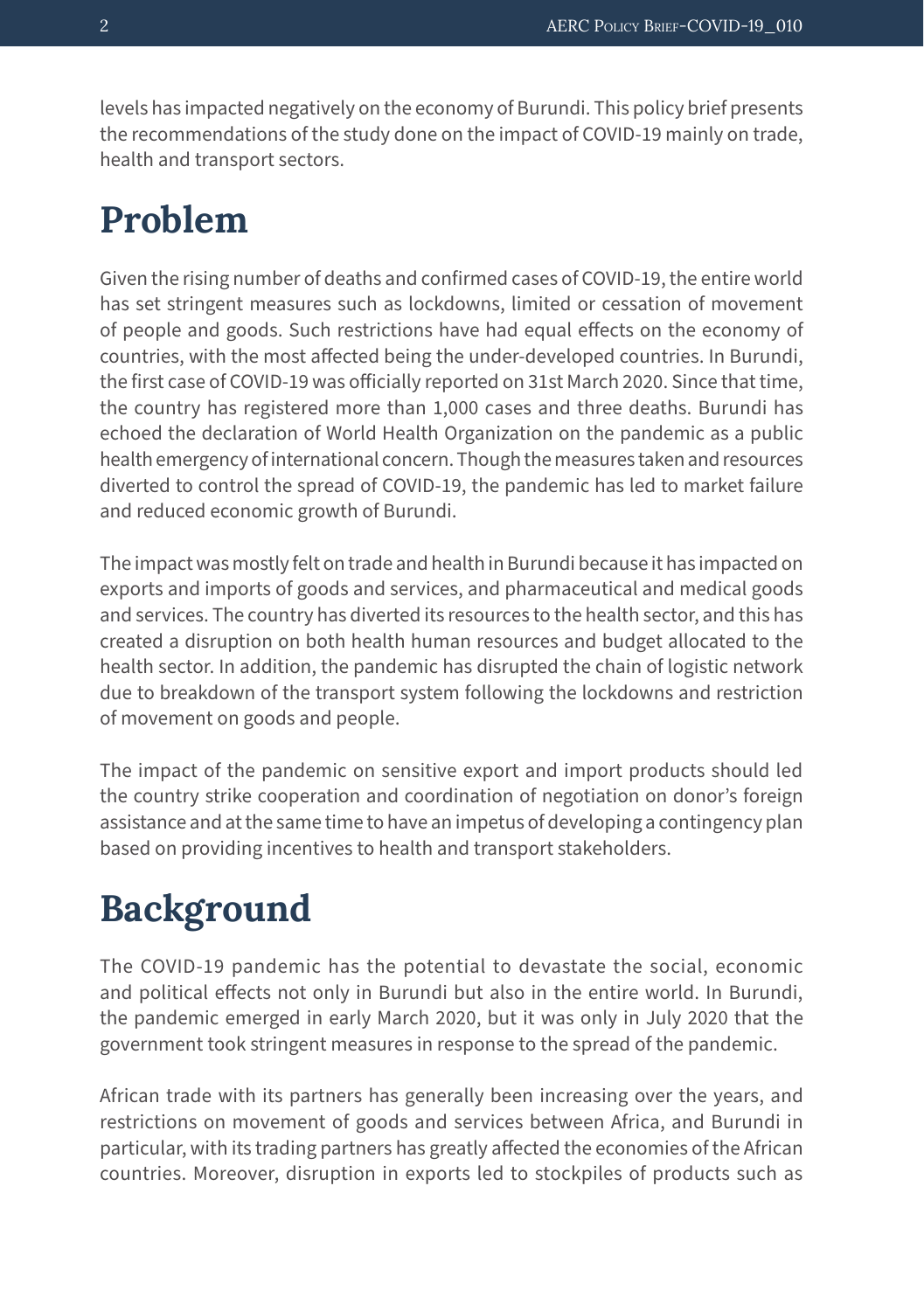coffee, while restrictions on imports affected even the supply of essential products, including COVID-19-related supplies such as oxygen and other health supplies. The interventions to control the spread of the pandemic, including social distancing and lockdowns, had implications on mobility and connectivity of people and goods. The policy restrictions exposed Burundi to severe health management risks.

This policy brief is based on a study to assess the impact of COVID-19 on Burundi's trade, transport and health sectors. The methodology was based on survey and interview. A systematic sampling was carried out to select 180 people on six entry borders of Burundi. Data on trade, transport and health were collected and augmented secondary data collected from Central Bank and Statistical Bureau of Burundi.

### **Results**

**Comparison of values of exports and imports during the second quarter of 2020 with those of the same period in 2029 shows a decline during the period of the onset of the pandemic.** Exports decreased from 99.1 billion BIF in the second quarter in 2019 to 30.8 billion BIF in the second quarter of 2020 due to COVID-19, translating to a decline of 68.92% for exports. Imports increased from 368.5 billion BIF in the second quarter of 2019 to 416.7 billion BIF in the second quarter of 2020, translating to a growth of 13.08%. However, imports are estimated at 433.00 billion BIF in the first quarter of 2020, meaning a decrease of 3.8% from the first quarter to the second quarter of 2020.

**There is a very considerable drop in the value of goods that pass through these different modes of transport.** For example, there was a 73.41% drop in the value of goods passing through Melchior Ndadaye International Airport. The drop in the value passing through the other channels are: Bolloré Logistics 46.75%, Maritime Rail and Port Authority 54.89%, Volcano Transport 83.97% and Memento Transport 84.84%. The results of the survey indicate that there was a very considerable drop in number of passengers using the different modes of transport. The drop in passengers travelling through Melchior Ndadaye International Airport, Volcano Transport and Memento Transport were 99.99%, 78.74% and 77.55%, respectively.

**The weekly positive case rate has been consistently below 1% since August 2020 due to decline of the voluntary COVID-19 test in the designated places by the Government of Burundi.** On average, the weekly testing rate since the beginning of the pandemic in Burundi is 2 per 10,000 inhabitants (per week); this is very low compared to the average threshold of at least 10 tests per week in the WHO African region. In addition, there has been a gradual decline in the screening rate. The overall screening rate estimated at 70 tests per 10,000 inhabitants remains low, with an average number of tests of about 290 per day since the beginning of the pandemic in Burundi (31st March 2020).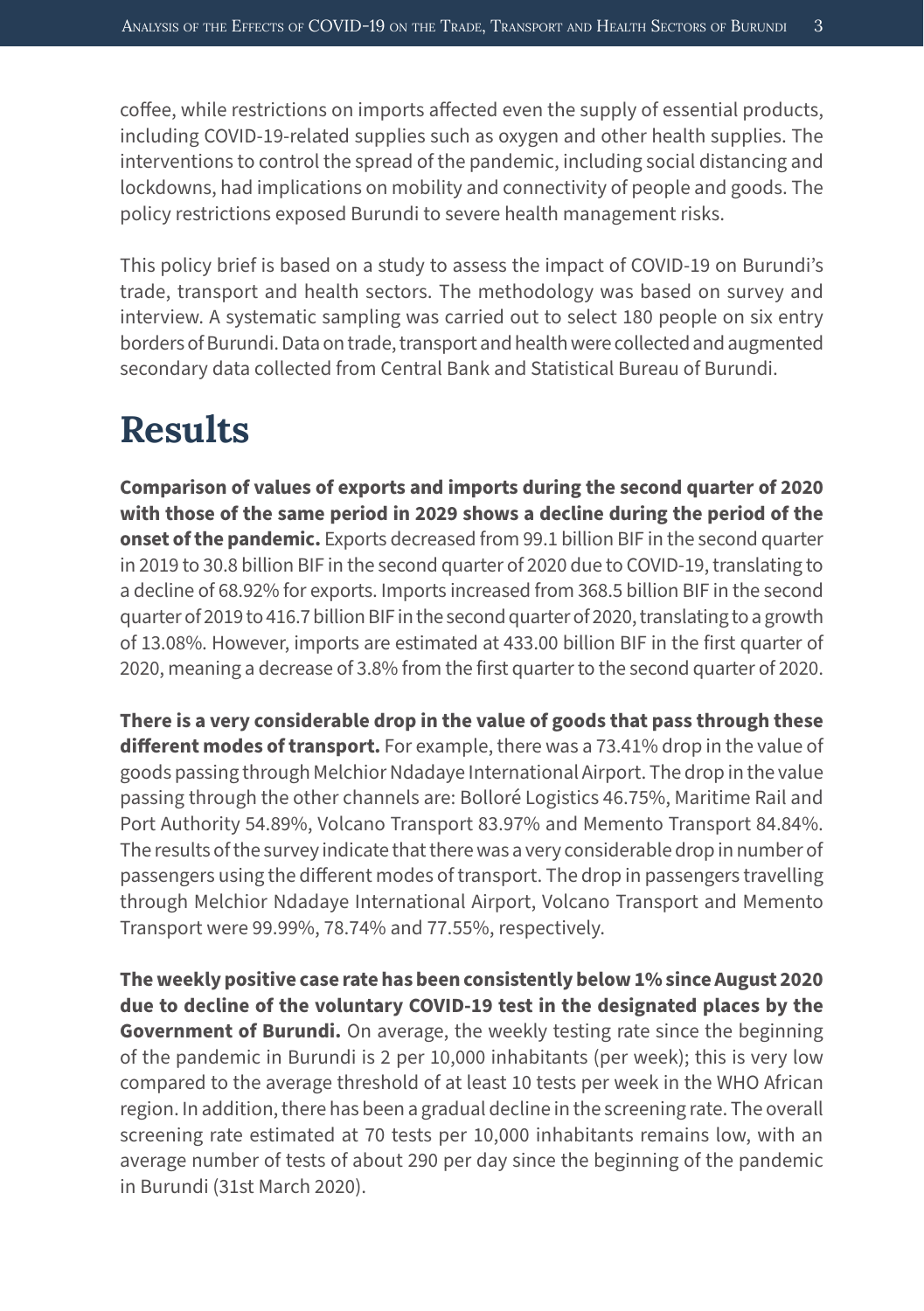## **Policy implications**

Burundi has put in place measures to limit the spread of the pandemic and set a mechanism of awareness of the mode of COVID-19 spread. However, the actions were short-lived and were ignored thereafter. The government should do more to keep people safe from the pandemic. In addition, the following recommendations need to be implemented:

- Provide financial incentives and subsidies for transport, storage and cold chain costs for essential products.
- Provide non-contact food delivery mechanisms for high-risk or infected populations.
- Prioritize essential transport needs in supply chains and periodically update priorities based on current risk assessments. For example, at the height of an outbreak, transport of medical supplies and food is prioritized and given the "green light" (fewer stops, controls, tolls) when crossing administrative borders.
- Plan for emergency transport for essential needs, fuel, food, medical supplies and equipment, and ration essential foods and fuel.
- Organize and manage long distance and high-volume travel, such as transportation of medical supplies, doctors and nurses, construction of emergency hospitals or quarantine facilities at strategic locations and return of essential workers to their workplaces.

These initiatives can be fulfilled by the government in conjunction with the stakeholders in economic, social and political sectors and donor partners.